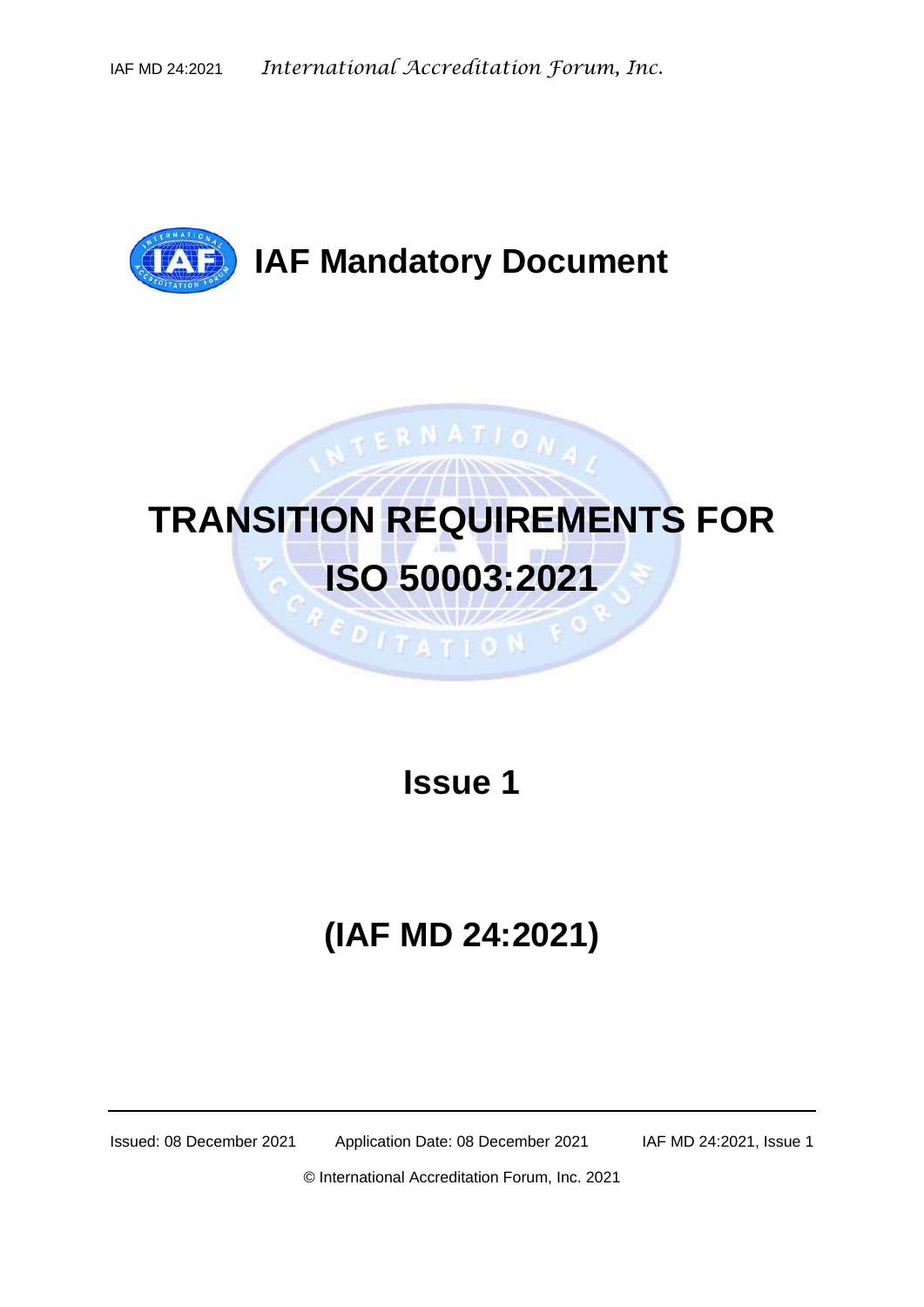The International Accreditation Forum, Inc. (IAF) facilitates trade and supports regulators by operating a worldwide mutual recognition arrangement among Accreditation Bodies (ABs) in order that the results issued by Conformity Assessment Bodies (CABs) accredited by IAF members are accepted globally.

Accreditation reduces risk for business and its customers by assuring that accredited Conformity Assessment Bodies (CABs) are competent to carry out the work they undertake within their scope of accreditation. Accreditation Bodies (ABs) that are members of IAF and the CABs they accredit are required to comply with appropriate international standards and the applicable IAF application documents for the consistent application of those standards.

ABs that are signatories to the IAF Multilateral Recognition Arrangement (MLA) are evaluated regularly by an appointed team of peers to provide confidence in the operation of their accreditation programs. The structure and scope of the IAF MLA is detailed in IAF PR 4 - Structure of IAF MLA and Endorsed Normative Documents.

The IAF MLA is structured in five levels: Level 1 specifies mandatory criteria that apply to all ABs, ISO/IEC 17011. The combination of a Level 2 activity(ies) and the corresponding Level 3 normative document(s) is called the main scope of the MLA, and the combination of Level 4 (if applicable) and Level 5 relevant normative documents is called a sub-scope of the MLA.

- The main scope of the MLA includes activities e.g., product certification and associated mandatory documents e.g., ISO/IEC 17065. The attestations made by CABs at the main scope level are considered to be equally reliable.
- The sub-scope of the MLA includes conformity assessment requirements e.g., ISO 9001 and scheme specific requirements, where applicable, e.g., ISO TS 22003. The attestations made by CABs at the sub scope level are considered to be equivalent.

The IAF MLA delivers the confidence needed for market acceptance of conformity assessment outcomes. An attestation issued, within the scope of the IAF MLA, by a body that is accredited by an IAF MLA signatory AB can be recognized worldwide, thereby facilitating international trade.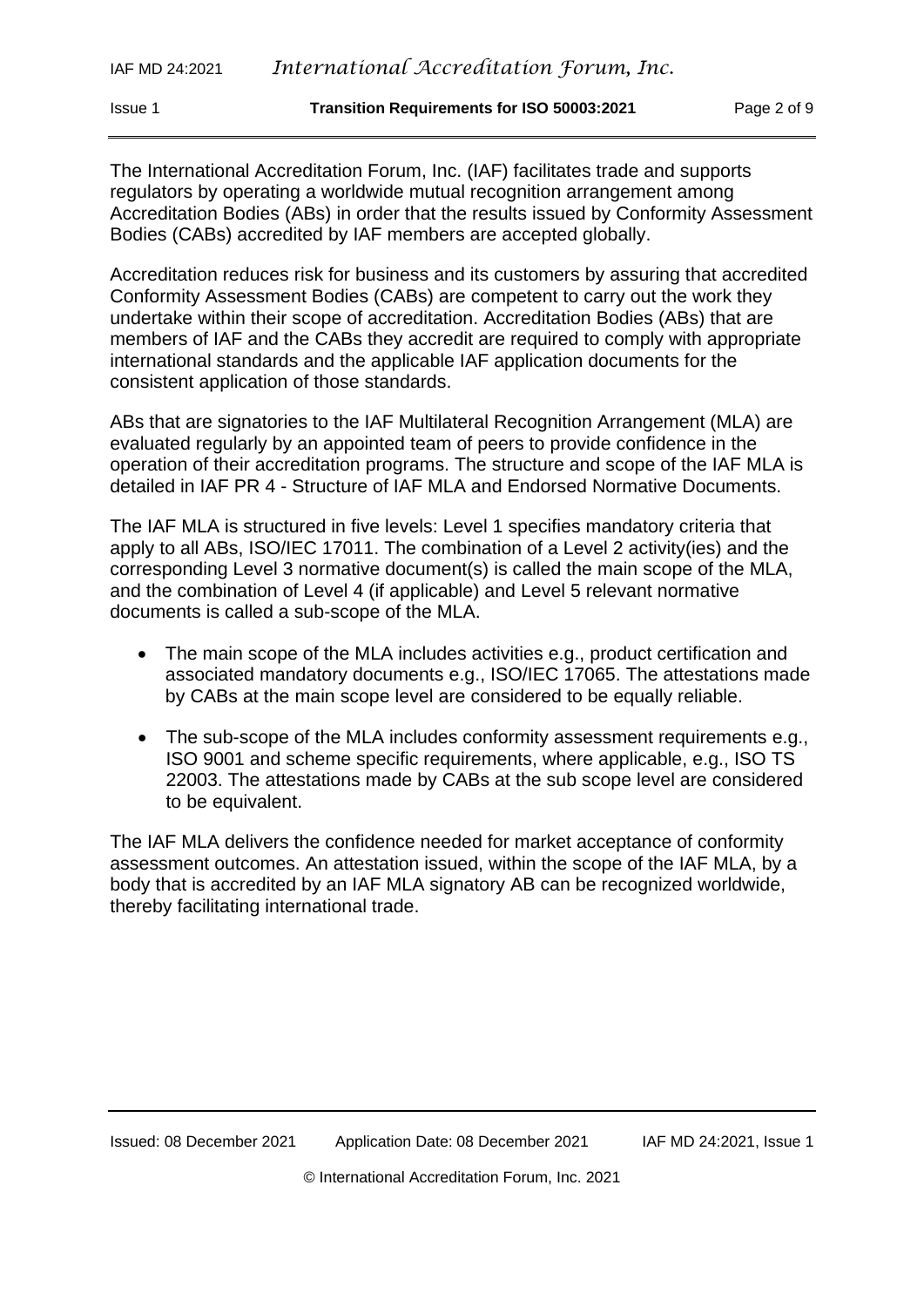Issue 1 **Transition Requirements for ISO 50003:2021** Page 3 of 9

#### **TABLE OF CONTENTS**

Issue No 1 Prepared by: IAF Technical Committee Approved by: IAF Members Date: 04 November 2021 Issue Date: 08 December 2021 Application Date: 08 December 2021 Name for Enquiries: Elva Nilsen IAF Corporate Secretary Telephone: +1 613 454-8159 Email: [secretary@iaf.nu](mailto:secretary@iaf.nu)

Issued: 08 December 2021 Application Date: 08 December 2021 IAF MD 24:2021, Issue 1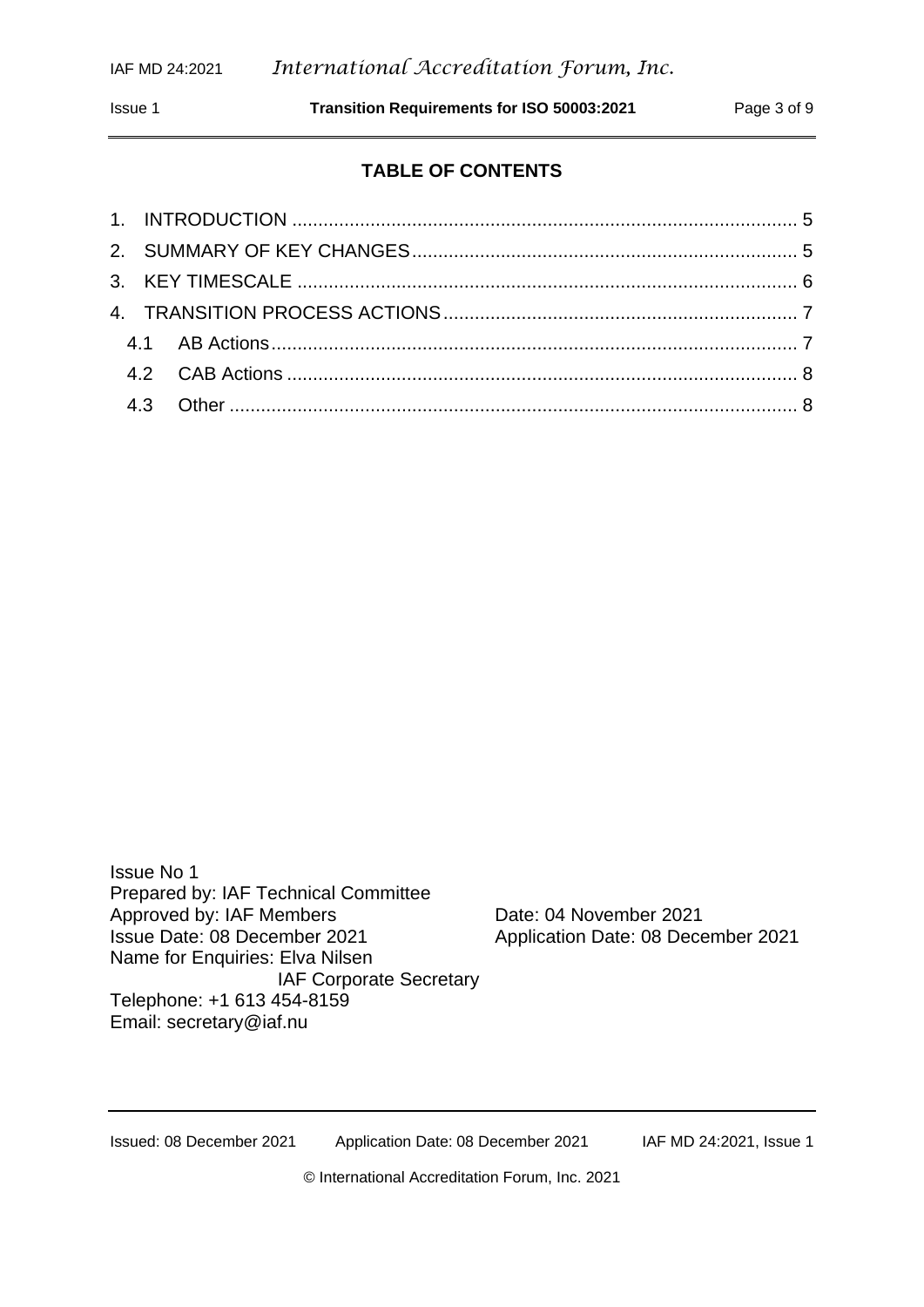Issue 1 **Transition Requirements for ISO 50003:2021** Page 4 of 9

#### **Introduction to IAF Mandatory Documents**

The term "should" is used in this document to indicate recognised means of meeting the requirements of the standard. A Conformity Assessment Body (CAB) can meet these in an equivalent way provided this can be demonstrated to an Accreditation Body (AB). The term "shall" is used in this document to indicate those provisions which, reflecting the requirements of the relevant standard, are mandatory.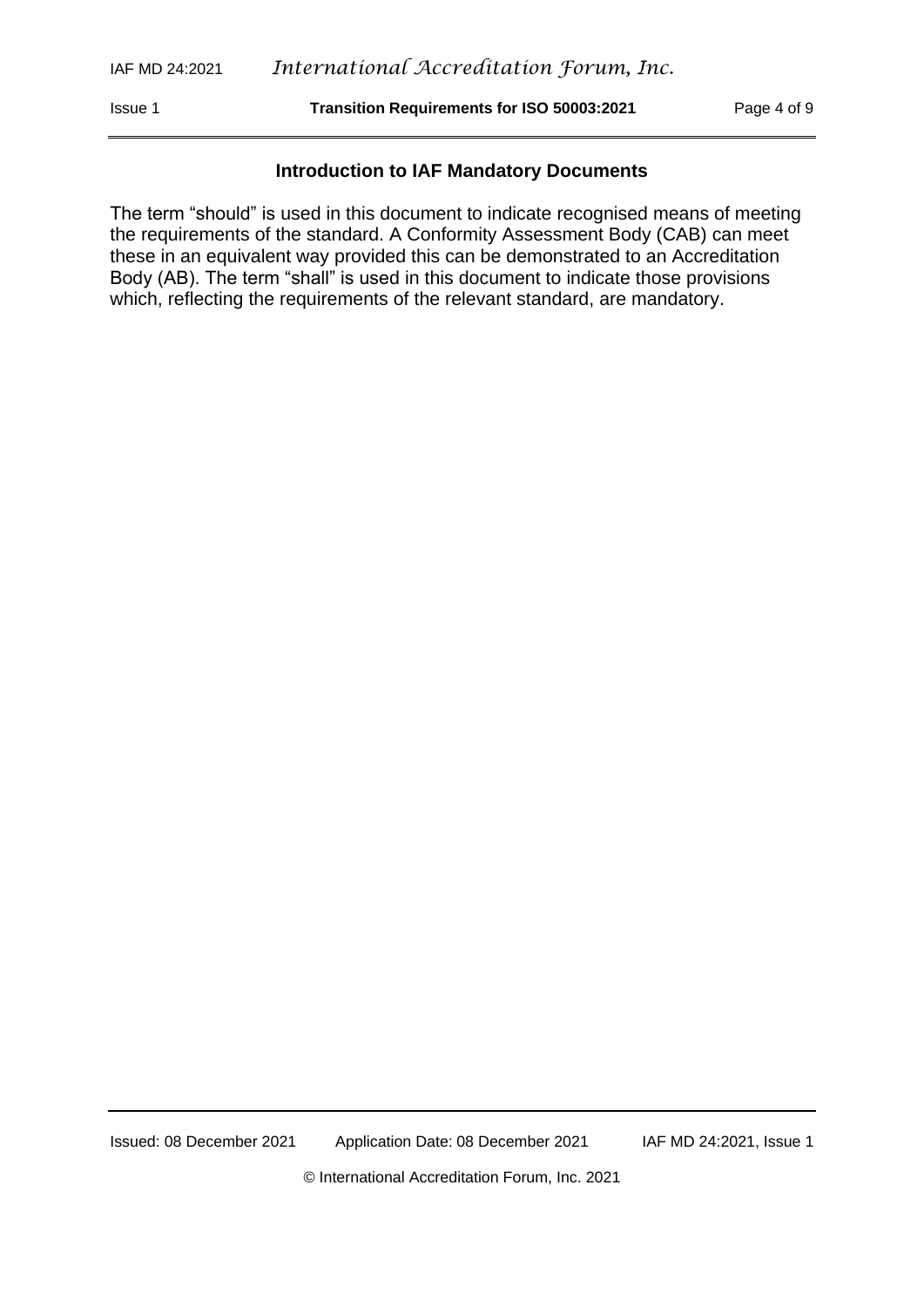### **Transition Requirements for ISO 50003:2021**

#### <span id="page-4-0"></span>**1. INTRODUCTION**

All documents that provide information on transitions of normative documents will be mandatory documents to be followed by IAF MLA accreditation bodies and accredited CABs (Certification Assessment Bodies [CABs]), with the scope as detailed in this document. This document is developed by an appointed Task Force of the IAF Technical Committee using the draft IAF PR xx – Requirements for Producing IAF Mandatory Documents on Transitions, that is still in development, as a trial. The document is mandatory for all IAF MLA Accreditation Bodies and Accredited CABs.

| Normative Document:                                    | ISO 50003:2021                    |
|--------------------------------------------------------|-----------------------------------|
| Replacing:                                             | ISO 50003:2014                    |
| <b>Current Status (at time)</b><br>of MD publication): | IS                                |
| <b>Transition Period:</b>                              | 2 $\frac{1}{2}$ Years (30 months) |

This document provides transition requirements for:

#### <span id="page-4-1"></span>**2. SUMMARY OF KEY CHANGES**

The main changes as indicated in ISO 50003 include but are not limited to:

- the definitions have been updated to include the audit time, the duration of the audit and terms related to multi-site audits;
- the phrase "maintained documented information" has been used to represent procedures, work instructions or other forms of documents that provide the who, what, when, how or why information;
- the phrase "retained documented information" or "record of audit evidence" has been used to represent records that demonstrate or provide evidence of the execution of a requirement;
- the structure has been updated to align with ISO/IEC 17021-1:2015;
- the phrase "man-days" has been changed to "audit days";
- for audit day calculations, the number of energy types have been changed to those that comprise at least 80% of total consumption;
- the weighted values for complexity have been modified;
- the sampling requirements for multi-site EnMS have been updated;
- the use of IAF MD documents as they relate to Annexes A and B has been clarified;
- the information on EnMS effective personnel has been clarified in A.2;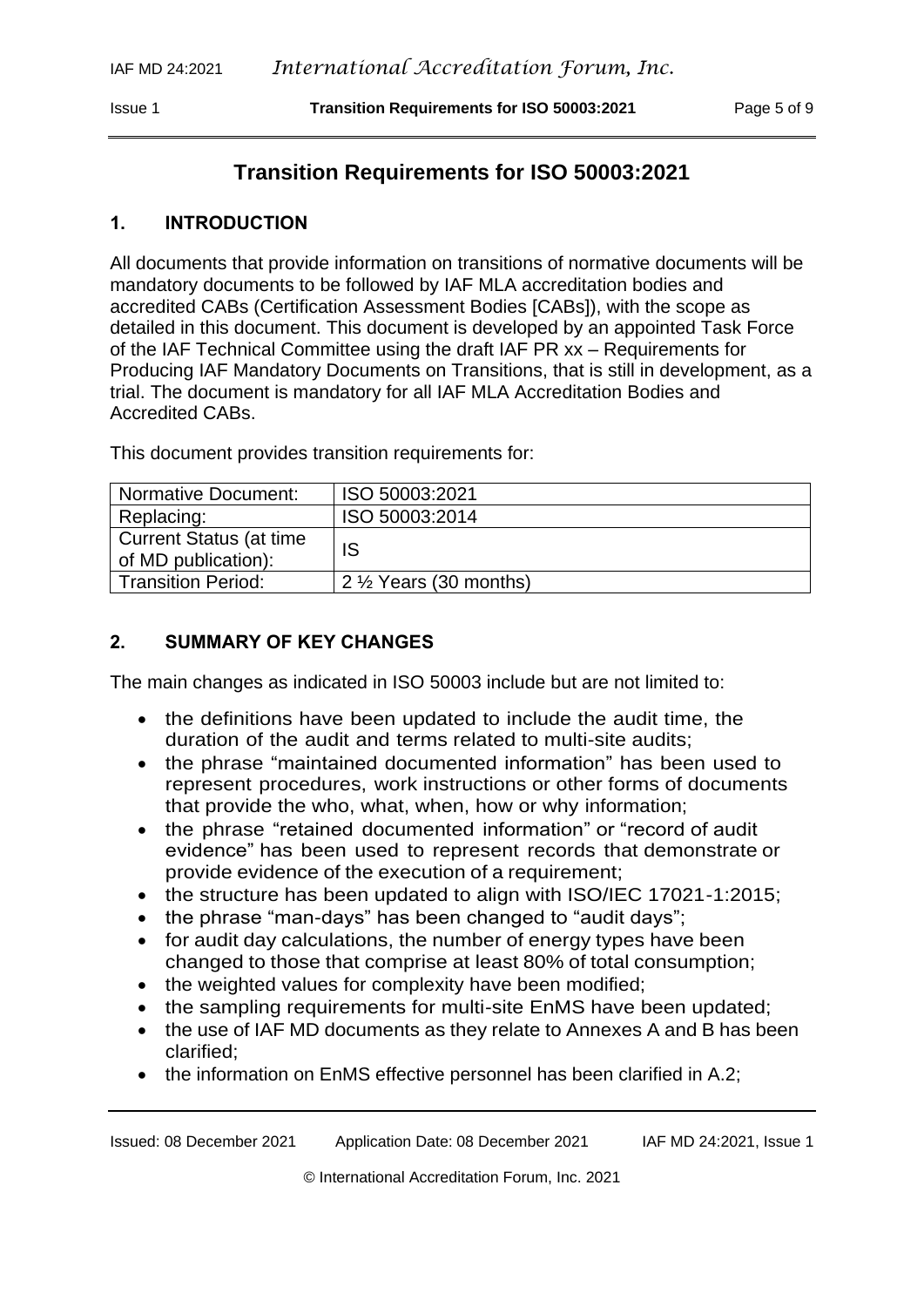- Tables A.3 and A.4 have been modified from audit duration to audit time;
- technical areas have been removed and requirements for technical competency added; and
- related to energy performance improvement the following have changed:
	- a. The definition in 3.6 of ISO 50003:2014 for "Energy performance improvement" has been removed, but the term is defined in ISO 50001 which is a normative reference
	- b. For surveillance audits the focus has switched for an organization to be required to demonstrate "implementation of actions for energy performance improvement" rather than to demonstrate "achievement of energy performance improvement".

#### <span id="page-5-0"></span>**3. KEY TIMESCALE**

| <b>Activity</b>                                                                                                    | <b>Due Date</b>                                                                           |
|--------------------------------------------------------------------------------------------------------------------|-------------------------------------------------------------------------------------------|
| AB                                                                                                                 |                                                                                           |
| AB to be ready to assess to the new version<br>of ISO 50003 no later than                                          | 9 months from end of publication<br>month of document <sup>*</sup> - 28 February<br>2022  |
| AB to use new version of ISO 50003 for all<br>initial accreditation assessments <b>after</b>                       | 12 months from end of publication<br>month of document* - 31 May 2022                     |
| AB transitions of all CABs completed                                                                               | 30 months from end of publication<br>month of document <sup>*</sup> - 30 November<br>2023 |
| <b>CAB</b>                                                                                                         |                                                                                           |
| CAB to use new version of ISO 50003 for all<br>initial clients after accreditation for new<br>version of ISO 50003 | Date determined for each CB based<br>on transition date                                   |
| CAB to use new version of ISO 50003 for all<br>clients no later than                                               | 30 months after end of publication<br>month of document*/** 30 November<br>2023           |

\* ISO 50003 revision was published in May 2021.

\*\* For existing certified clients: As requirements for audit time determination have changed in the 2021 edition, it is acceptable that the contract between the CAB and the client is revised to follow new requirements, at the latest, at the first recertification audit following the CAB's transition of accreditation (based on recertification timing, this may occur after the end of the transition period).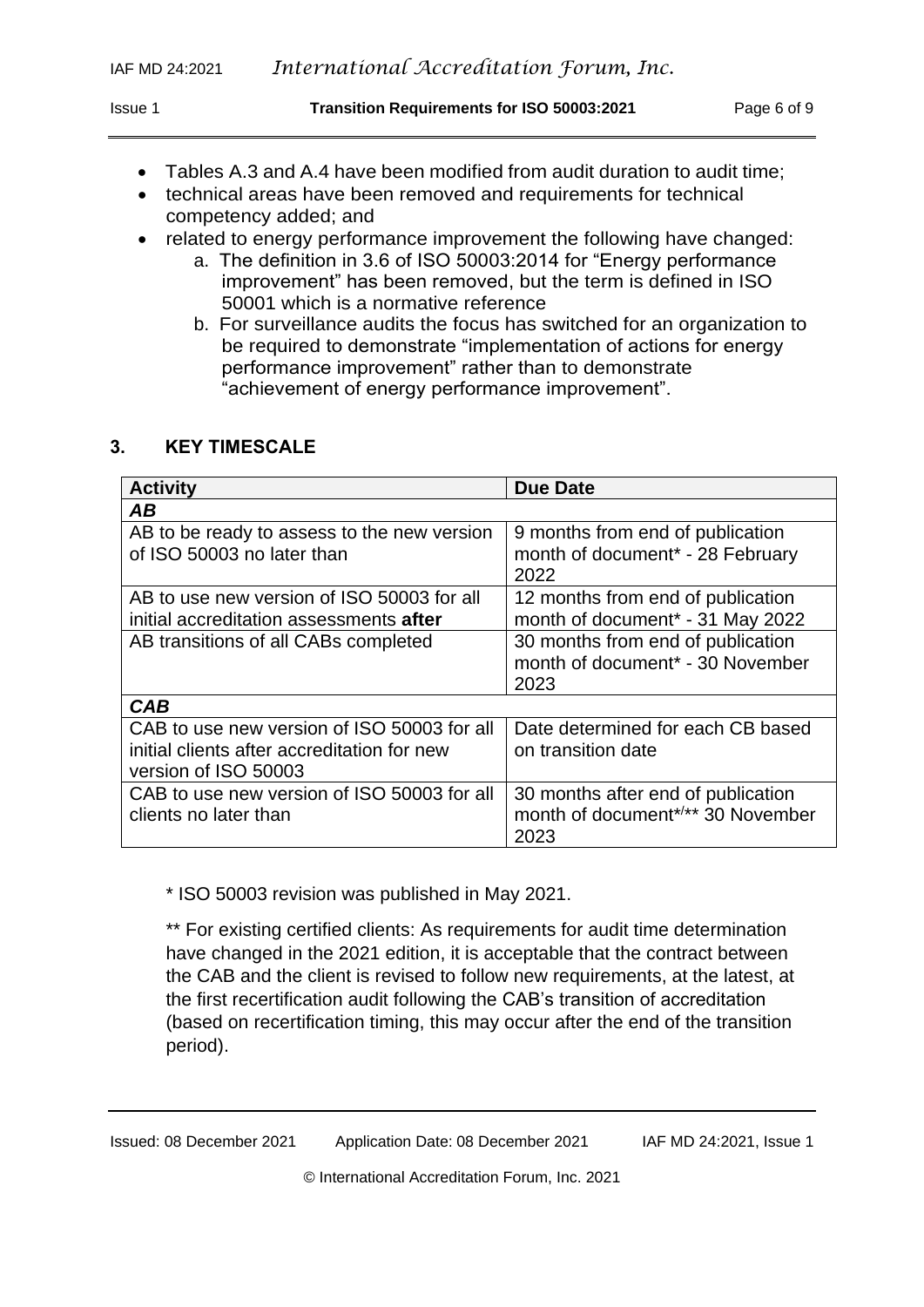#### <span id="page-6-0"></span>**4. TRANSITION PROCESS ACTIONS**

#### <span id="page-6-1"></span>**4.1 AB Actions**

| <b>Activity</b>                                                                     | Y/N                                     | <b>Notes</b>                                                                                                                                                                                                                                                                                                                                                                                                                                                                                                                                                                                         |
|-------------------------------------------------------------------------------------|-----------------------------------------|------------------------------------------------------------------------------------------------------------------------------------------------------------------------------------------------------------------------------------------------------------------------------------------------------------------------------------------------------------------------------------------------------------------------------------------------------------------------------------------------------------------------------------------------------------------------------------------------------|
| AB's Arrangements                                                                   | Y                                       | Plan and prepare to be ready to assess to the new<br>version at the earliest opportunity and at latest<br>according to set due date.<br>Identify the changes between new and old version.<br>$\overline{\phantom{0}}$<br>Ensure timely communication to CABs on required<br>transition arrangements including any interim<br>deadlines within the transition period.<br>Ensure that relevant personnel affected by the<br>changes are competent for the revised version and<br>transition process.<br>NOTE: ABs are encouraged to plan and commence<br>required actions at the earliest opportunity. |
| <b>CAB Document</b><br><b>Review</b>                                                | N                                       |                                                                                                                                                                                                                                                                                                                                                                                                                                                                                                                                                                                                      |
| <b>CAB Technical</b><br><b>Document Review</b>                                      | Y                                       | Review of the CAB's Gap Analysis,<br>transition/implementation plan, relevant documentation<br>for the changes including evidence of implementation<br>and other relevant information deemed necessary by<br>the AB.                                                                                                                                                                                                                                                                                                                                                                                 |
| <b>Technical Assessment</b><br>at CAB Head Office<br>(on-site or remote)<br>Review) | $\overline{F}$<br><b>APPLIC</b><br>ABLE | If AB is able to review required changes and<br>implementation by CAB as a result of the CAB technical<br>document review then a CAB head office assessment is<br>not required. If AB is not able to, then an office<br>assessment is required.                                                                                                                                                                                                                                                                                                                                                      |
| <b>CAB Witnessed</b><br>Assessment(s)                                               | N                                       |                                                                                                                                                                                                                                                                                                                                                                                                                                                                                                                                                                                                      |
| <b>Others</b>                                                                       | N                                       |                                                                                                                                                                                                                                                                                                                                                                                                                                                                                                                                                                                                      |
| Is extra time likely to<br>be needed for the<br>transition?                         | Y                                       | Minimum of 1 assessment day to confirm transition of<br>the CAB.                                                                                                                                                                                                                                                                                                                                                                                                                                                                                                                                     |
| Other                                                                               | Y                                       | AB to make the transition decision, to the revised<br>document, when all identified outstanding issues have<br>been appropriately addressed and competence has<br>been demonstrated.                                                                                                                                                                                                                                                                                                                                                                                                                 |

Issued: 08 December 2021 Application Date: 08 December 2021 IAF MD 24:2021, Issue 1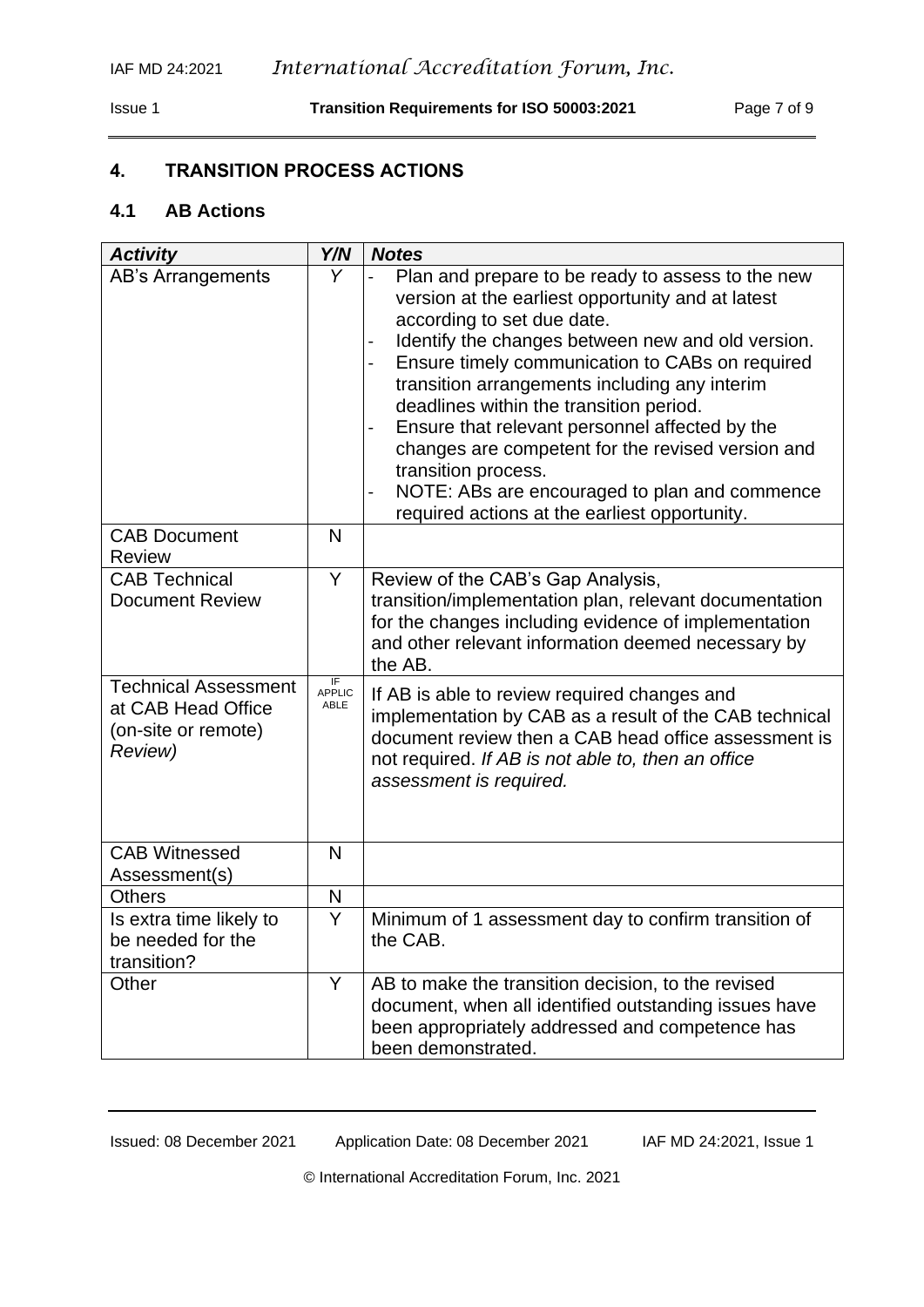#### <span id="page-7-0"></span>**4.2 CAB Actions**

| <b>Activity</b>           | Y/N | <b>Notes</b>                                                                                                                                                                                                                                                                                                                                                                                                                                                                                                                                                                                                                                                                                                                                                                                                                                                                                                                                                                                                                                              |
|---------------------------|-----|-----------------------------------------------------------------------------------------------------------------------------------------------------------------------------------------------------------------------------------------------------------------------------------------------------------------------------------------------------------------------------------------------------------------------------------------------------------------------------------------------------------------------------------------------------------------------------------------------------------------------------------------------------------------------------------------------------------------------------------------------------------------------------------------------------------------------------------------------------------------------------------------------------------------------------------------------------------------------------------------------------------------------------------------------------------|
| <b>CAB's Arrangements</b> | Y   | Plan and prepare to apply to AB for transition and be<br>ready to apply new requirements according to the set<br>due dates.<br>Complete Gap Analysis.<br>-<br>Develop transition plan to address the following:<br>i) Identify the changes between new and old version.<br>Typical processes considered for changes can<br>include sales/quoting, auditing process,<br>competence management and communication with<br>existing certified clients.<br>ii) Analyse impact of changes on relevant<br>activities/processes and identify required actions to<br>ensure conformance (e.g., management<br>system/documents, IT tools).<br>iii) Implement required actions<br>Ensure that relevant personnel affected by the<br>changes are competent for the revised version and<br>transition process. Personnel may include, but not be<br>limited to, auditor, reviewers of audit report,<br>certification decision maker, contract reviewer,<br>planner.<br>NOTE: CABs are encouraged to plan and commence<br>required actions at the earliest opportunity. |

#### <span id="page-7-1"></span>**4.3 Other**

- 4.3.1 Certified clients will be affected by the changes. Most likely changes include:
	- changed requirements for audit time determination which may affect the required audit time specified in the contract with the CAB
	- changed approach related to energy performance improvement

End of IAF Mandatory Document Transition Requirements for ISO 50003:2021